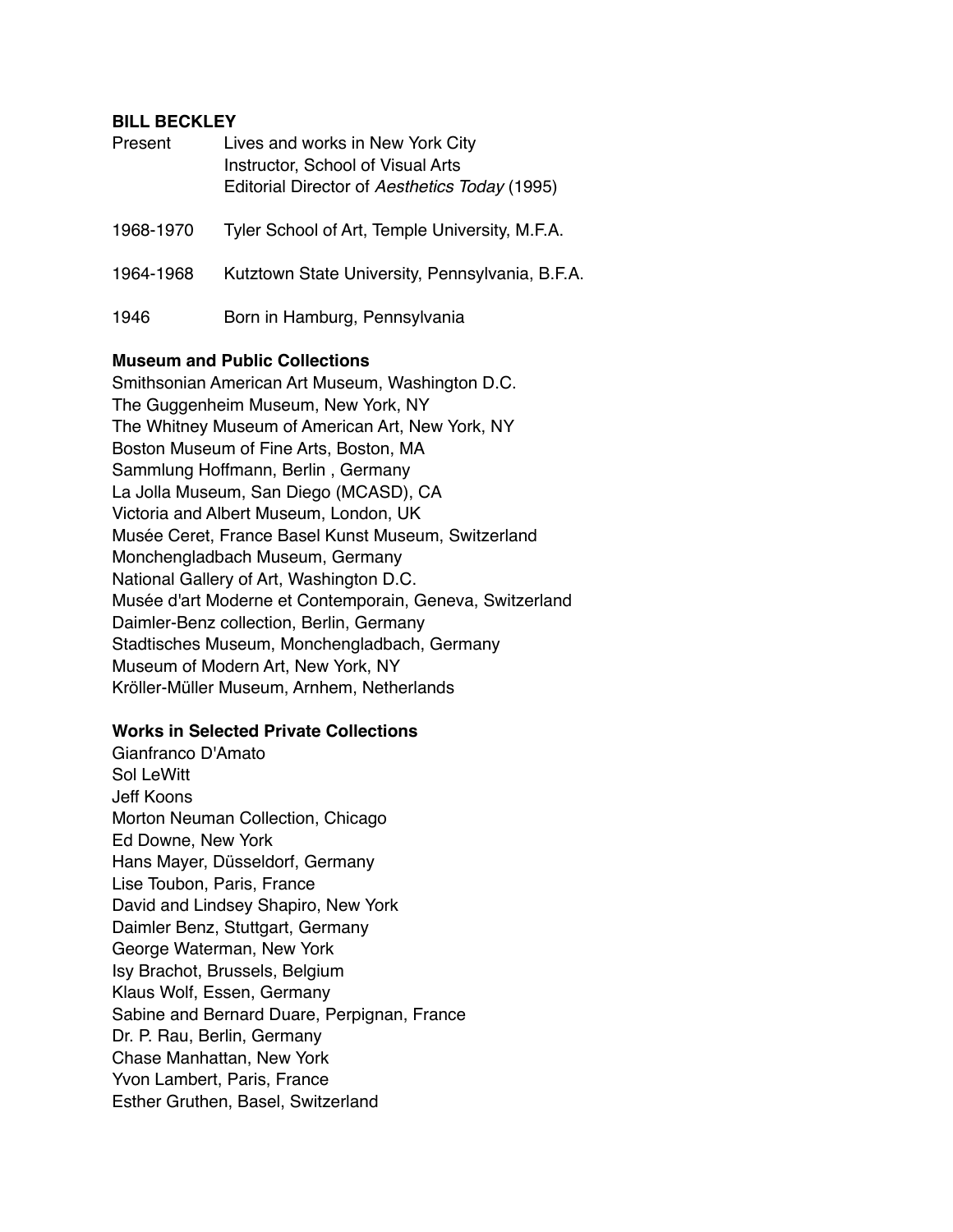Richard Oudenhuysen, The Netherlands

# **Select Solo Exhibitions**

| 2022 | Galerie Hans Mayer, Düsseldorf, Germany                                                                                                                                                           |
|------|---------------------------------------------------------------------------------------------------------------------------------------------------------------------------------------------------|
| 2020 | Bill Beckley Neapolitan Holidays, Studio Trisorio, Naples, Italy                                                                                                                                  |
| 2018 | Albertz Benda Frieze New York, Bill Beckley: The Eighties, Randalls Island, NY                                                                                                                    |
| 2018 | Elements of Romance, Rosenwald-Wolf Gallery, University of the Arts,<br>Philadelphia PA                                                                                                           |
| 2018 | The Name of the Rose, Recent Works, Studio G7, Bologna, Italy                                                                                                                                     |
| 2018 | After the Orgies: Bill Beckley Works 1980s-90s, Albertz Benda,<br>New York, NY                                                                                                                    |
| 2016 | Bill Beckley: Elements of Romance - Works from the Seventies,<br>Studio Trisorio, Naples, Italy                                                                                                   |
| 2015 | Bill Beckley: The Accidental Poet (The Avoidance of Everything),<br>Albertz Benda, New York, NY                                                                                                   |
| 2014 | Bill Beckley, An Answer from the Silence, Silvan Faessler Fine Art GmbH,<br>Zug, Switzerland                                                                                                      |
| 2013 | Bill Beckley: Facts (Fuck) I Love You, Friedman Benda, New York, NY<br>Flag Attempts, Galerie Hans Mayer, Art Basel, Basel, Switzerland<br>Retrospective, Galerie Hans Mayer, Düsseldorf, Germany |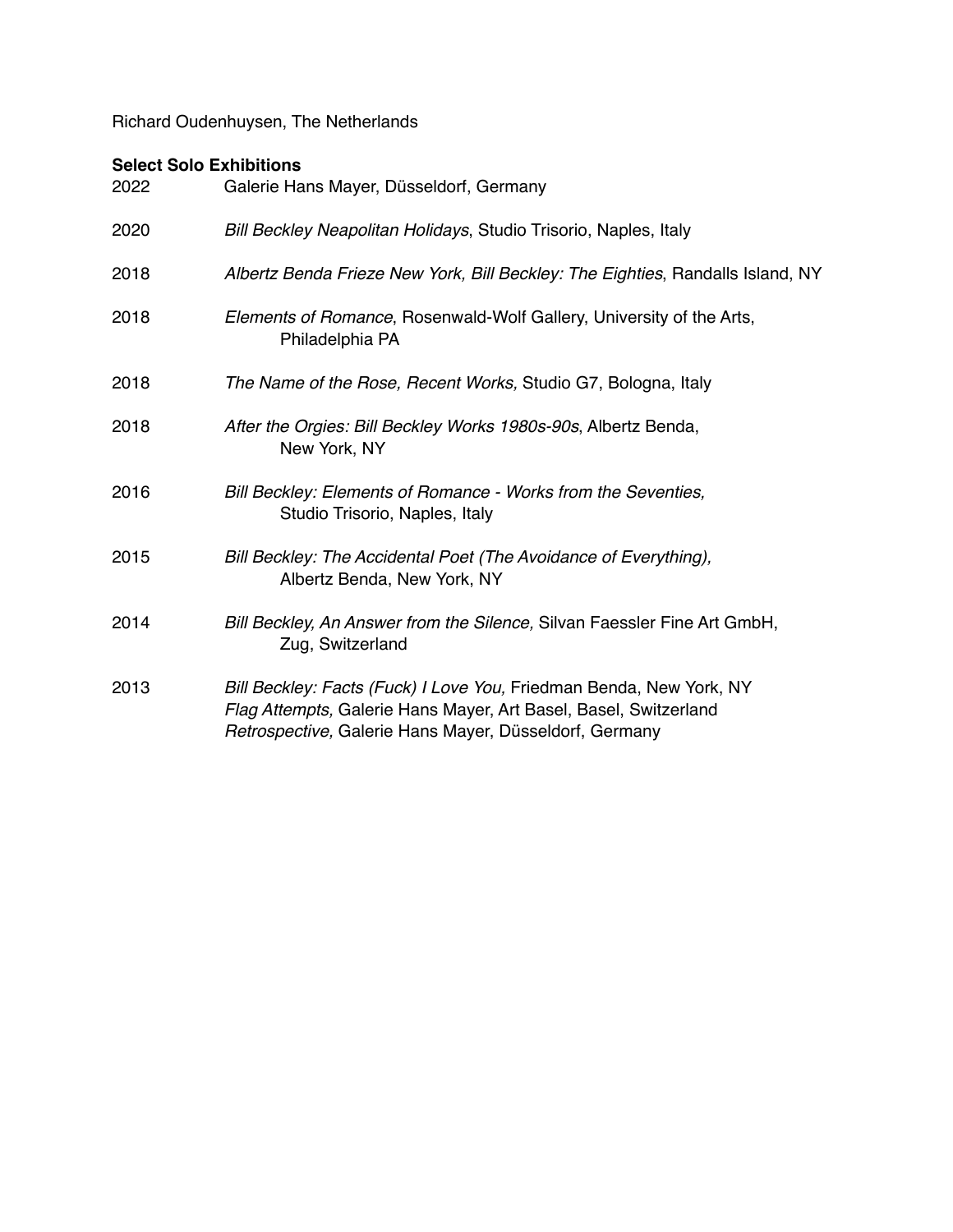| 2011 | Alternative Histories, Exit Art, New York, NY<br>P420 Arte contemporanea e libri, Bologna, Italy<br>Galerie Hans Mayer, Düsseldorf, Germany<br>Sammlung Hoffmann, Berlin, Germany                                                                  |
|------|----------------------------------------------------------------------------------------------------------------------------------------------------------------------------------------------------------------------------------------------------|
| 2010 | ArteFiera, Studio Trisorio, Napoli/Rome, Italy<br>New Works: Haben Gegenstände ein Gedächtnis, Galerie Hans Mayer,<br>Düsseldorf, Germany<br>'Etcetera', Tony Shafrazi Gallery, New York, NY<br>Rosenbaum Contemporary, Art Basel, Miami Beach, FL |
| 2009 | Galerie Hans Mayer, Düsseldorf, Germany<br>35th Anniversary Show, Studio Trisorio, Naples, Italy<br>Studio Trisorio, Rome, Italy                                                                                                                   |
| 2008 | Ping-Pong Dialogues, Chelsea Space, London, UK<br>Rosenbaum Contemporary Gallery, Boca Raton, FL<br>Galerie Hans Mayer, Düsseldorf, Germany                                                                                                        |
| 2007 | Park Ryu Sook Gallery, Seoul, South Korea<br>Bruna Soletti Gallery, Milan, Italy<br>Dorfman Projects, New York, NY<br>Galerie Hans Mayer, Düsseldorf, Germany                                                                                      |
| 2006 | Rosenbaum Contemporary, Boca Raton, FL                                                                                                                                                                                                             |
| 2004 | Robert McClain Gallery, Houston, TX<br>Studio Trisorio, Rome, Italy<br>Studio Trisorio, Naples, Italy                                                                                                                                              |
| 2003 | Galerie Hans Mayer, Düsseldorf, Germany<br>Gallery Park Ryu-Sook, Seoul, South Korea                                                                                                                                                               |
| 2001 | Fourteen Stations, Tony Shafrazi Gallery, New York, NY<br>New Works, Galerie Hans Mayer, Berlin, Germany                                                                                                                                           |
| 2000 | Selected works 1970-1999, John Gibson Gallery, New York, NY                                                                                                                                                                                        |
| 1998 | Galerie Hans Mayer, Dusseldorf, Germany<br>Galerie Milano, Milan, Italy<br>Galeria Trisorio, Naples, Italy                                                                                                                                         |
| 1997 | John Gibson Gallery, New York, NY                                                                                                                                                                                                                  |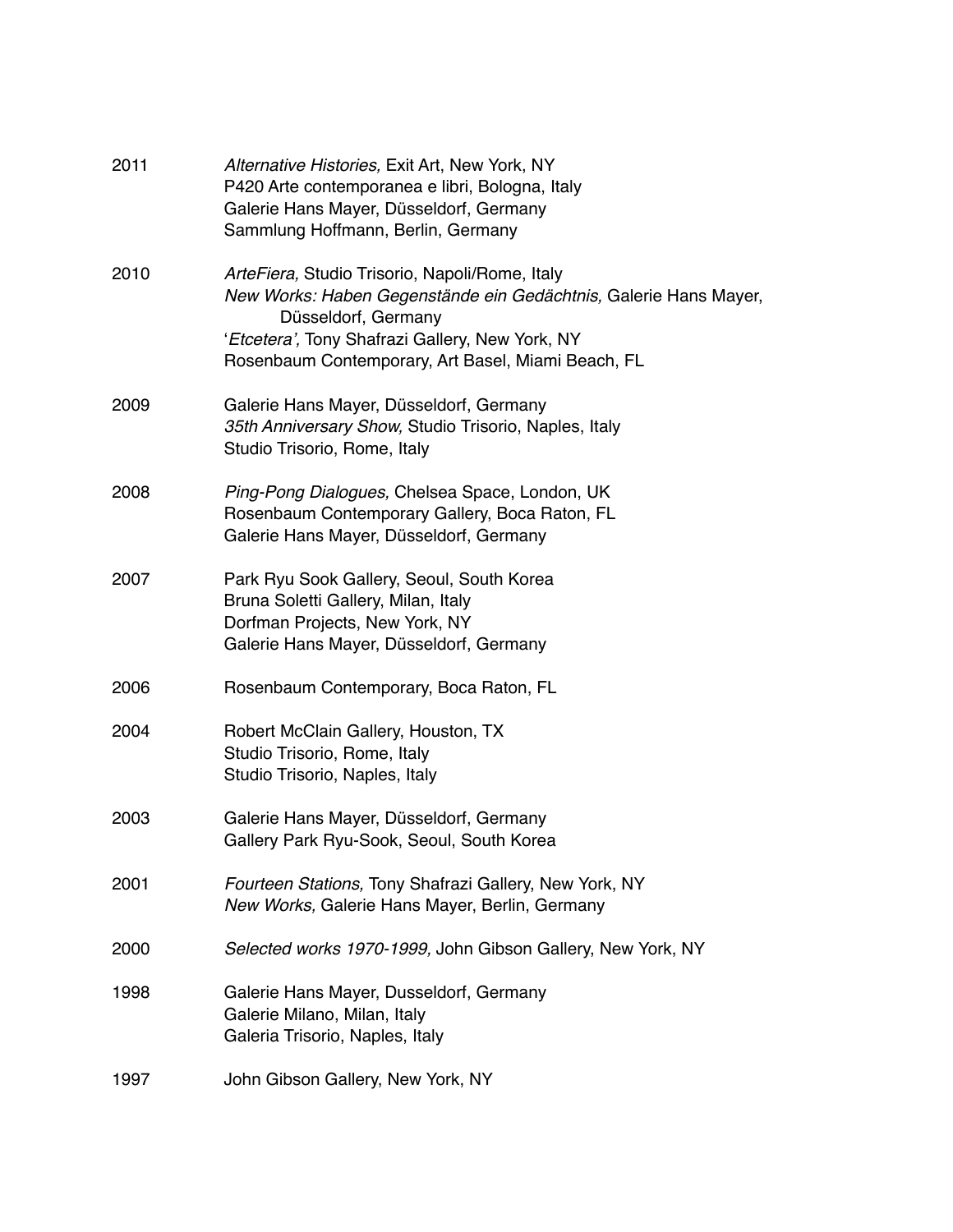| 1996 | Five Easy Pieces, Ace Gallery, Los Angeles, CA                                                                                                                         |
|------|------------------------------------------------------------------------------------------------------------------------------------------------------------------------|
| 1995 | Five Easy Pieces, Ace Gallery, New York, NY                                                                                                                            |
| 1994 | Galerie Hans Mayer, Düsseldorf, Germany<br>Foundation Chateau de Jau, Cases de Penes, France                                                                           |
| 1993 | Galeria Pedro Oliveira, Porto, Portugal                                                                                                                                |
| 1992 | On The Road To Ra, American Opera Projects, New York, NY<br>Galleria Trisorio, Naples, Italy                                                                           |
| 1991 | John Gibson Gallery, New York, NY<br>Drawings, Ace Contemporary Exhibitions, Los Angeles                                                                               |
| 1990 | Galerie Daniel Templon, Paris, France                                                                                                                                  |
| 1989 | Galleria Milano, Milan, Italy<br>Studio G-7, Bologna, Italy                                                                                                            |
| 1987 | Tony Shafrazi Gallery, New York, NY<br>Galerie Hans Mayer, Düsseldorf, Germany                                                                                         |
| 1986 | Galerie Daniel Templon, Paris, France<br>John Gibson Gallery, New York, NY<br>Galleria Trisorio, Naples, Italy                                                         |
| 1984 | Freidus/Ordover Gallery, New York, NY<br>Retrospective, Stadisches Museum, Monchengladbach, Germany                                                                    |
| 1983 | John Gibson Gallery, New York, NY<br>Galerie Hans Mayer, Düsseldorf, Germany                                                                                           |
| 1982 | Studio Canaviello, Milan, Italy<br>Bonlow Gallery, New York                                                                                                            |
| 1981 | Galerie Daniel Templon, Paris, France<br>Marian Desson Gallery, Chicago, IL<br>International Center of Photography, New York, NY<br>Annina Nosei Gallery, New York, NY |
| 1980 | Nigel Greenwood Gallery, London, UK<br>Galerie Loyse Oppenheim, Geneva, Switzerland                                                                                    |
| 1979 | Galerie Vera Munro, Hamburg, Germany<br>Nigel Greenwood Gallery, London, UK                                                                                            |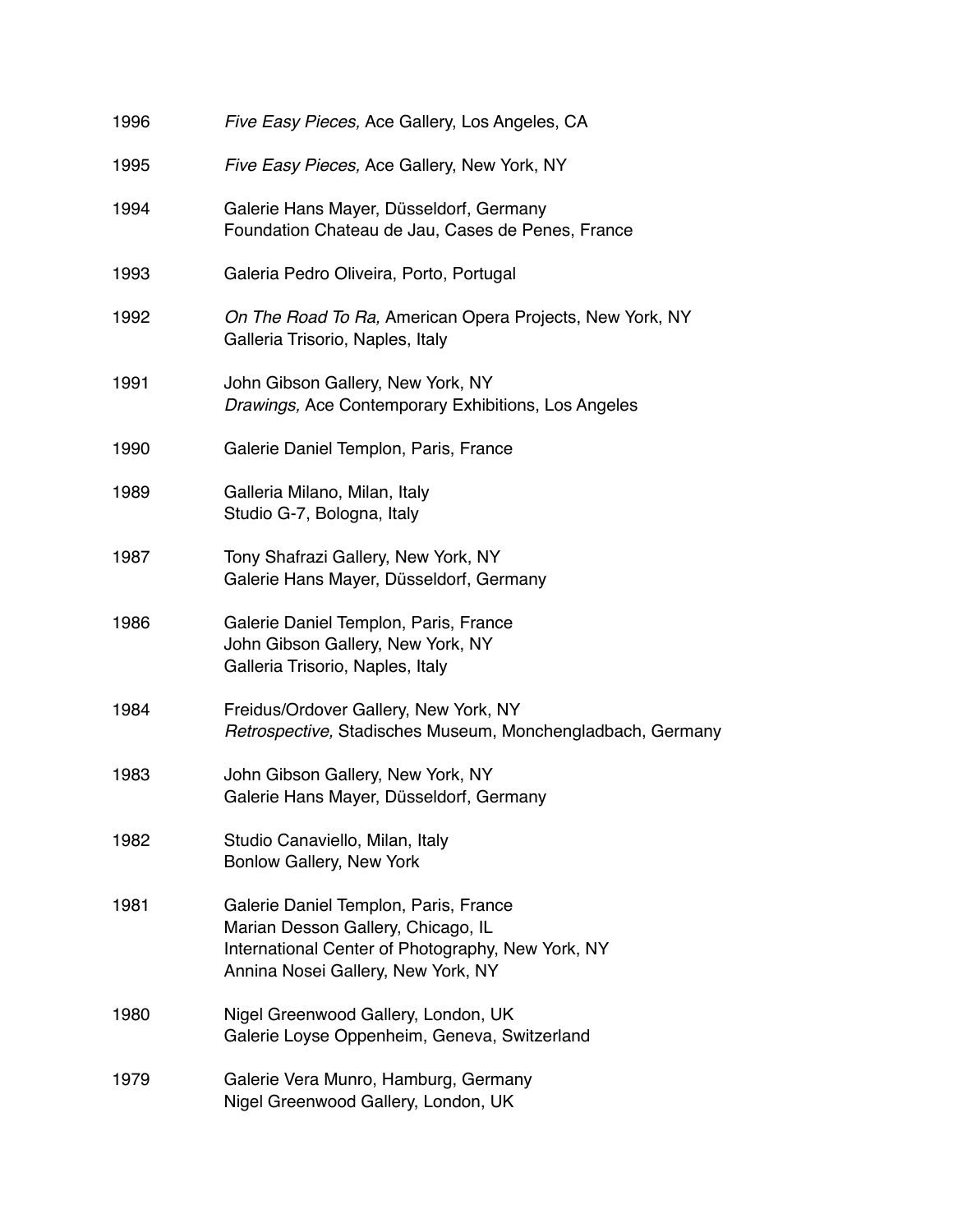|                                         | Galerie Denise Rene, Hans Mayer, Düsseldorf, Germany                                                                                                                                                                             |
|-----------------------------------------|----------------------------------------------------------------------------------------------------------------------------------------------------------------------------------------------------------------------------------|
| 1978                                    | Studio G7, Bologna, Italy<br>Galerie Denise Rene, Hans Mayer, Düsseldorf, Germany<br>Art in Progress, Munich, Germany                                                                                                            |
| 1977                                    | Galerie Daniel Templon, Paris, France<br>Galerie Denise Rene, Hans Mayer, Düsseldorf, Germany<br>Nigel Greenwood Gallery, London, UK                                                                                             |
| 1976                                    | Galleria d'Allesandro, Ferranti, Rome, Italy<br>John Gibson Gallery, New York, NY<br>Galleria Lucio Amelio, Naples, Italy                                                                                                        |
| 1975                                    | Galerie Yvon Lambert, Paris, France<br>Galerie Patrick Verelst - Marc Poitier dit Caulier, Antwerp, Belgium<br>Steinway Hall, New York, NY<br>Galleria Francoise Lambert, Milan, Italy<br>Gallery 20, Amsterdam, The Netherlands |
| 1974                                    | Gallery 20, Amsterdam, The Netherlands<br>Francoise Lambert, Milan, Italy<br>John Gibson Gallery, New York, NY                                                                                                                   |
| 1973                                    | John Gibson Gallery, New York, NY<br>Nigel Greenwood Gallery, London, UK<br>Galerie Konrad Fischer, Düsseldorf, Germany                                                                                                          |
| 1972                                    | 98 Greene Street, Holly Solomon, New York, NY<br>112 Greene Street Gallery, New York, NY<br>Gallery 20, Amsterdam, The Netherlands<br>Galerie Rudolf Zwirner, Cologne, Germany<br>Galleria Francoise Lambert, Milan, Italy       |
| 1971                                    | 93 Grand Street, New York, NY                                                                                                                                                                                                    |
| 1969                                    | Wabash Transit Gallery, Chicago Art Institute, Chicago, IL                                                                                                                                                                       |
| <b>Select Group Exhibitions</b><br>2022 | Studio Trisorio, Naples, Italy                                                                                                                                                                                                   |
| 2019                                    | Gallery 181 - 181 Fremont Street, Albertz Benda, San Francisco, CA                                                                                                                                                               |
| 2017                                    | Galerie Hans Mayer, Art Basel 2017                                                                                                                                                                                               |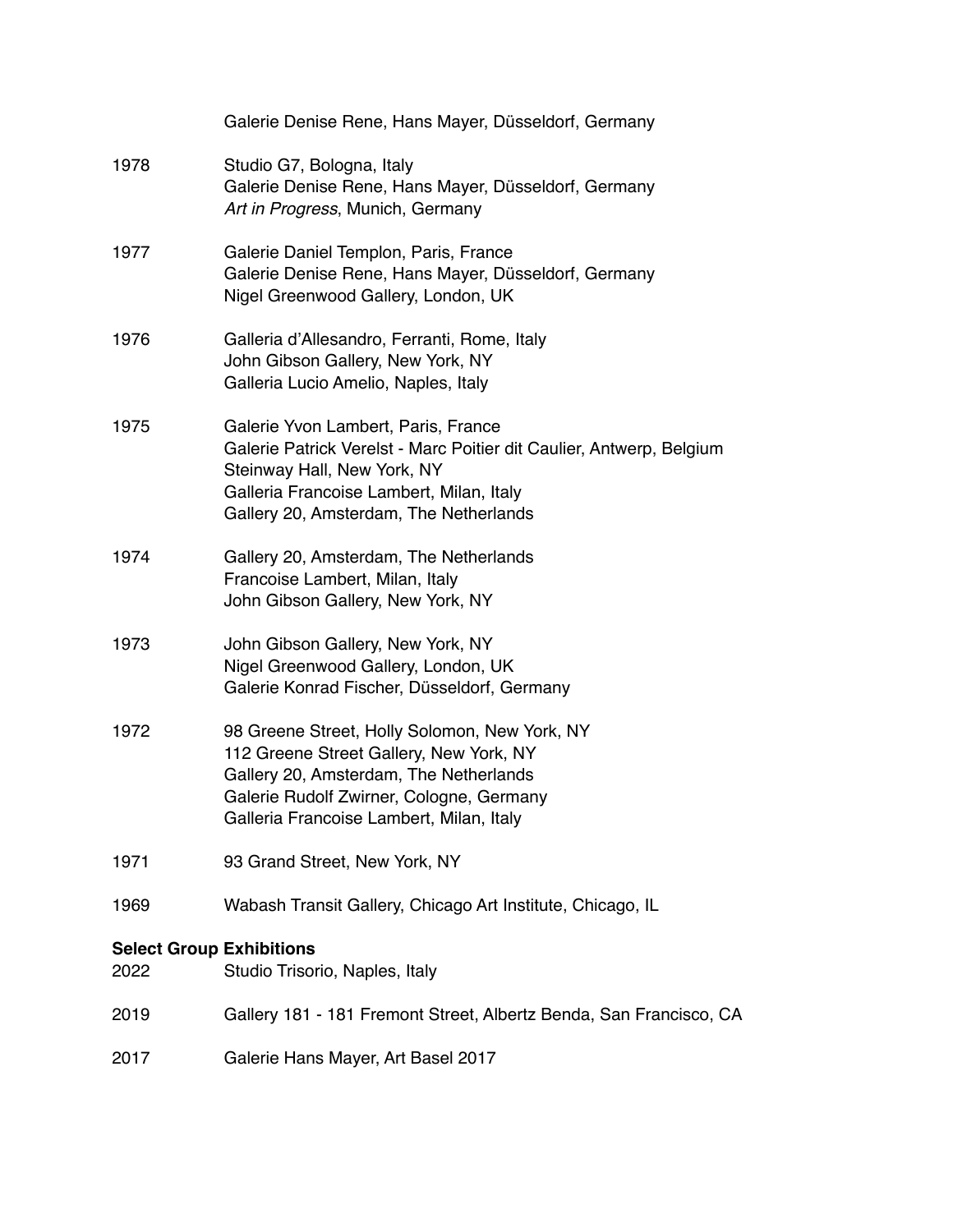| 2017-2018 | Narrative Art, Musée d'art moderne et contemporain de Saint-Etienne,<br>Saint-Priest-en-Jarez, France                                                                                                                                                                                                                            |
|-----------|----------------------------------------------------------------------------------------------------------------------------------------------------------------------------------------------------------------------------------------------------------------------------------------------------------------------------------|
| 2015      | Art on Camera: Photographs by Shunk-Kender, 1960-1971, MoMA,<br>New York, NY                                                                                                                                                                                                                                                     |
| 2014-2015 | Bad Thoughts - Collection Martjiin and Jeannette Sanders,<br>Stedelijk Museum, Amsterdam, The Netherlands                                                                                                                                                                                                                        |
| 2013      | Color, Andrae Kaufmann Gallery, Berlin, Germany<br>Galerie Hans Mayer, Düsseldorf, Germany<br>And those who were seen dancing were thought to be insane by those<br>who could not hear the music, Friedman Benda, New York, NY                                                                                                   |
| 2011      | 112 Greene Street: A Nexus of Ideas in the Early 70s,<br>Salomon Contemporary, New York, NY<br>Narration works of 1970 by Bill Beckley, Peter Hutchinson and Franco<br>Vaccari, P420 Arte contemporanea e libri, Bologna, Italy<br>Rosenbaum Contemporary, Boca Raton, FL                                                        |
| 2010      | Alternative Histories, Exit Art, New York                                                                                                                                                                                                                                                                                        |
| 2004      | Behind the Facts, 1968-1975, Curated by Gloria Maure, Miro Foundation,<br>Barcelona, Spain<br>Behind the Facts, 1968-1974, Curated by Gloria Maure, Servalles<br>Museum, Porto, Portugal<br>Behind the Facts, 1968-1974, Curated by Gloria Maure Miro Foundation,<br>Kassel, Germany<br>Four Artists, Dorfman Projects, New York |
| 2002      | Made in USA: Keith Haring, Robert Longo, Kenny Scharf, Bill Beckley,<br>Ludwig Galerie, Schloss Oberhausen, Germany<br>Art Downtown, curated by Richard Marshal, New York<br>1968-1977, L'art en cause, Capo Musée d'art Contemporain de Bordeaux,<br>France                                                                     |
| 2000      | Critic as Grist, curated by Michael Portnoy and Marianne Vitale,<br>White Gallery, New York<br>Narrative, Studio G7, Bologna, Italy<br>Sammlung Hoffman, Berlin, Germany<br>Daimler-Benz collection, Berlin, Germany                                                                                                             |
| 1999      | Sammlung Falckenberg Museum de bildenden Kunst, Leipzig, Germany<br>17 Contemporary Artists from America, Italy, and Mexico, The Menil Collection,<br>Houston, Texas<br>Heroines and Heros, Cynthia Broan Gallery, New York<br>Americans in France, The Fish Market, Perpignan, France                                           |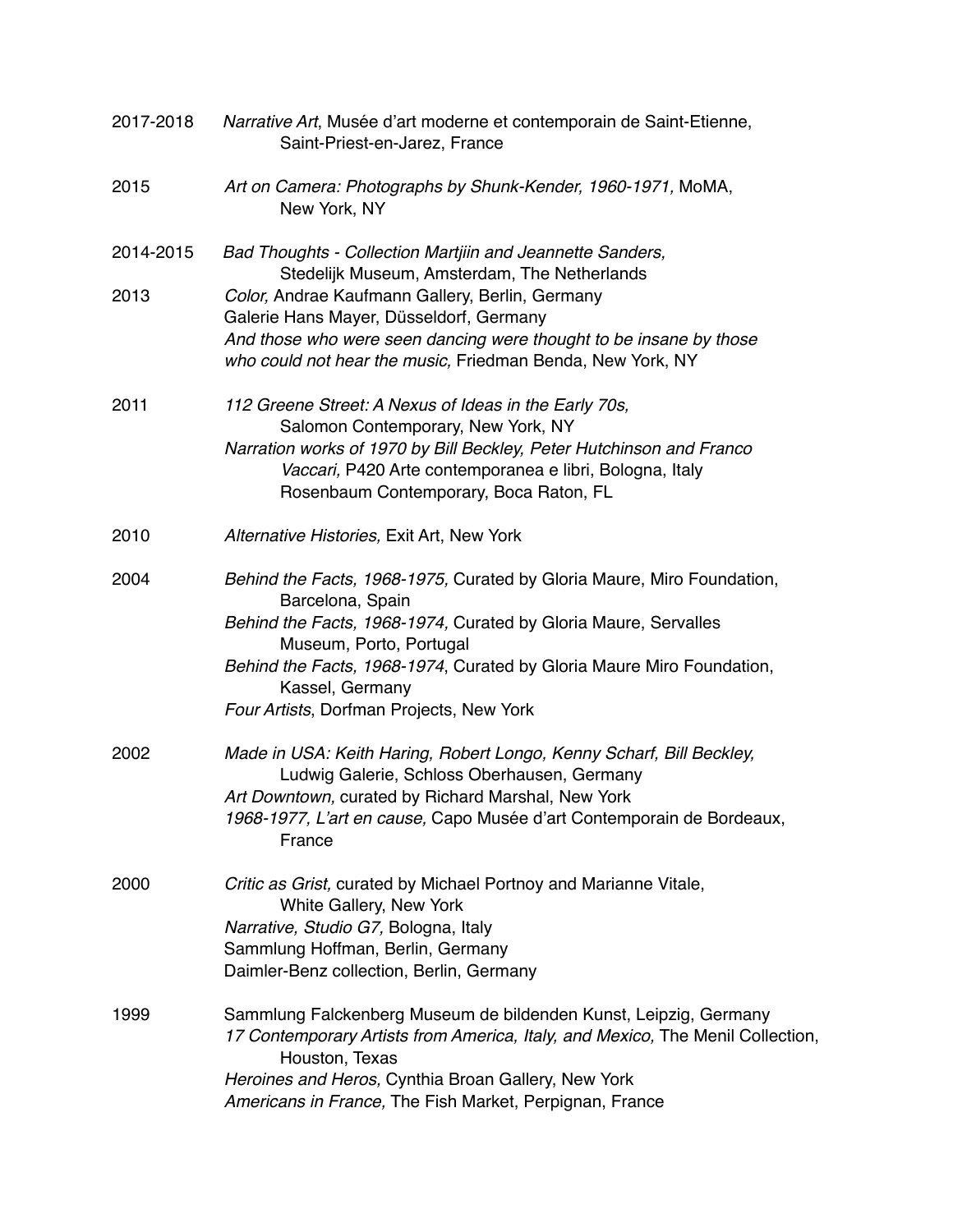| 1998 | Fotoz, Siqueiros Koll Gallery, Los Angeles Fotoz, Spiral Lounge, New York<br>Project Plans, John Gibson Gallery, New York<br>Acts of Faith, Abraham Lubelski Gallery, New York                                                                                                                               |
|------|--------------------------------------------------------------------------------------------------------------------------------------------------------------------------------------------------------------------------------------------------------------------------------------------------------------|
| 1997 | L'Arte in Faccia, Associazione Nazionale D'Arte Moderna, Milan, Italy<br>Twentieth Anniversary Exhibition, Chateau de Jau, Cases de Pene,<br>France                                                                                                                                                          |
| 1997 | The @ Show, Satellite Gallery, Long Island City                                                                                                                                                                                                                                                              |
| 1996 | Artist's Photographs, John Gibson Gallery, New York<br>Narrative Art, Palazzo Rasponi Murat, Ravenna, Italy                                                                                                                                                                                                  |
| 1995 | Narrative Art, Studio G7 Bologna, Italy                                                                                                                                                                                                                                                                      |
| 1994 | John Gibson, Conceptual Photographs Venticinquesimo,<br>Studio d'Arte Cannaviello, Milan                                                                                                                                                                                                                     |
| 1993 | Collection of Vicky Remy, Musee d'Art Modern, St. Etienne, France                                                                                                                                                                                                                                            |
| 1992 | The Seventies, John Gibson Gallery                                                                                                                                                                                                                                                                           |
| 1991 | Buchstäblich, Von der Heydet Museum, Wuppertal, Germany<br>Home Show, sponsored by Pat Hern Gallery, New York<br>Group Show, Elysium Art Source, New York                                                                                                                                                    |
| 1990 | American Express, John Gibson Gallery, New York<br>Aquarian Artists, Fine Arts Center, Kingston, Rhode Island                                                                                                                                                                                                |
| 1989 | Image World: Art and Media Culture, Whitney Museum of American Art<br>Annual 7, Mandeville Gallery, University of California, San Diego<br>Words, Tony Shafrazi Gallery, New York<br>Text and Photograph, John Gibson Gallery Micro-Sculpture Show,<br>University of Rhode Island, Rhode Island              |
| 1988 | This is Not a Photograph, Akron Art Museum, Akron, Ohio<br>This is Not a Photograph, The Chrysler Museum, Norfolk, Virginia<br>Large Scale Photography, Los Angeles County Museum, L.A., California<br>Ten Years of Collecting, 1976-86, Edward Downe Collection,<br>Wellesley College Museum, Massachusetts |
| 1987 | This is Not a Photograph, The John and Mable Ringling Museum of Art,<br>Sarasota, Florida                                                                                                                                                                                                                    |
| 1986 | New Painting and Sculpture, Indianapolis Museum, Indianapolis, Indiana                                                                                                                                                                                                                                       |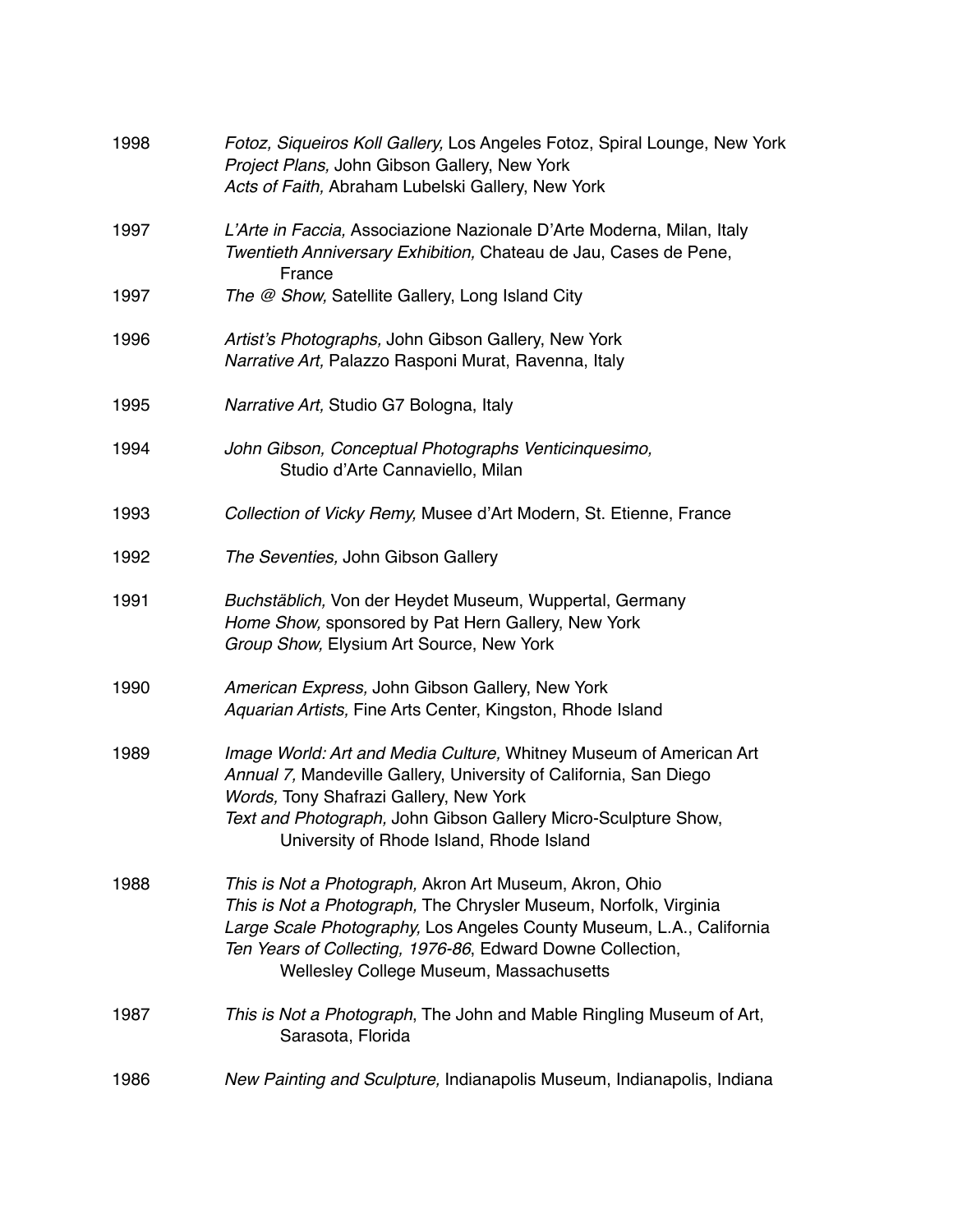| 1985 | A New Beginning, Hudson River Museum, New York                                                                                                                                                                                                                                                                  |
|------|-----------------------------------------------------------------------------------------------------------------------------------------------------------------------------------------------------------------------------------------------------------------------------------------------------------------|
| 1984 | Collage Expanded, School of Visual Arts Museum, New York<br>Sex Show, Cable Gallery, New York<br>Plastic, Miriam Perle Gallery, New York                                                                                                                                                                        |
| 1983 | Rupture, pas Rupture?, Creation Art Press, Centre Culturel de Paris,<br>Paris, France                                                                                                                                                                                                                           |
| 1983 | Kunst mit Photographe, National Gallery, Berlin, Germany<br>Kunst mit Photographe, Kolnische Kunstverein, Koln, Germany<br>Kunst mit Photographe, Munchner Stadt Museum, Munchen, Germany<br>Kunst mit Photographe, Kunsthalle Zu Keil, Germany                                                                 |
| 1981 | A Seventies Selection, Miami Art Museum, Oxford, OH<br>Alternatives in Retrospect, The New Museum, New York                                                                                                                                                                                                     |
| 1980 | Pier and Ocean, Hayward Gallery, London, UK<br>Pier and Ocean, Rijksmuseum Kroller-Muller, Otterlo, Netherlands<br>Photographic Art, Museum of Modern Art, Paris, France                                                                                                                                        |
| 1979 | Whitney Biennial Exhibition, New York, NY<br>Story Art, Heidelberger Kunstverein, Bonner Kunstverein, Drefelder<br>Kunstverein, Germany                                                                                                                                                                         |
| 1978 | American Story Art, Contemporary Art Museum, Houston, TX<br>American Story Art, Contemporary Art Center, New Orleans, LA<br>American Story Art, Art Gallery, Winnipeg, Canada<br>American Story Art, University of California,<br>Santa Barbara and Berkley, CA                                                 |
| 1977 | The Surrealist Heritage, Sterling and Francine Clark Art Institute,<br>Williamstown, MA<br>Documenta 6, Paul Dierichs Verlag, Kassel, Germany                                                                                                                                                                   |
| 1976 | Narrational Imagery: Beckley, Rusch, Warhol,<br>University of Massachusetts, Amherst, MA<br>Sequenced Photographs, Venice Biennale, Venice<br>Sequenced Photographs, University Art Museum, Austin, TX<br>Sequenced Photographs, Broxtan Art Gallery, Los Angeles, CA                                           |
| 1975 | Camera Art, Lund Kunsthalle, Berlin, Germany<br>Sequenced Photographs, University of Maryland Gallery, College Park, MD<br>Toys, the Clocktower, New York, NY<br>Report From SoHo, Grey Art Gallery, New York, NY<br>Word, Image, Number, Sarah Lawrence Gallery, New York, NY<br>Paris Biennale, Paris, France |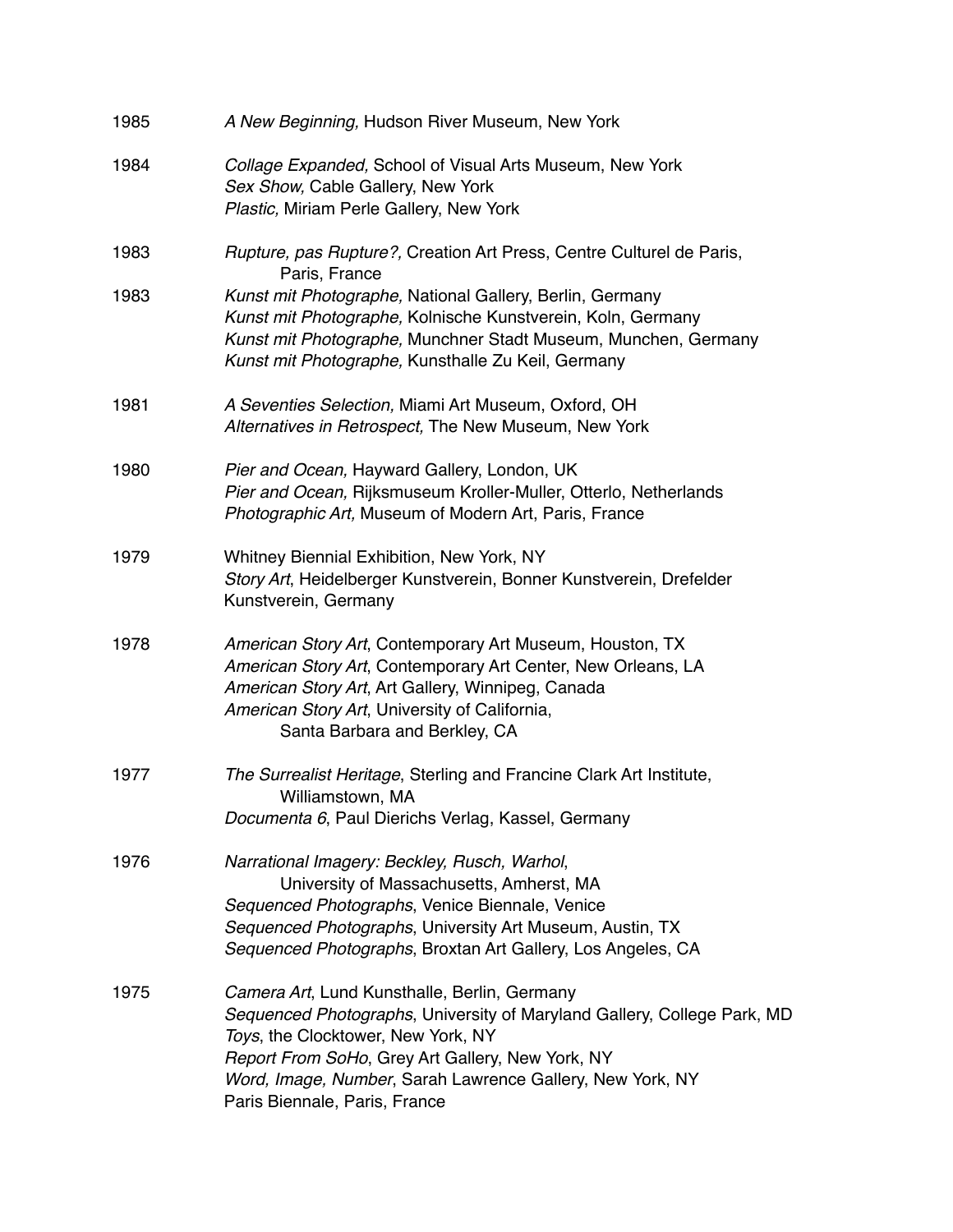| 1974         | Narrative 2, John Gibson Gallery, New York, NY<br>Photographic Art, Flash Art, Milan, Italy<br>Verbal Visual 3, John Gibson Gallery, New York, NY<br>Narrative Art, Studio d'arte Canaviello, Rome<br>Art and Architecture, Royal College of Art, London |
|--------------|----------------------------------------------------------------------------------------------------------------------------------------------------------------------------------------------------------------------------------------------------------|
| 1973<br>1973 | 7, Museum of Modern Art, New York City<br>Story, John Gibson Gallery, New York City<br>Xerox Show, Rochester, NY<br>Richard Fonke Gallery, Gent, Belgium<br>Contemporanea, Rome, Italy                                                                   |
| 1972         | Three Game Installations, 112 Greene St., April, New York, NY<br>Projects Pier 18, Museum of Modern Art, New York, NY<br>Spaces, School of Visual Arts, New York, NY<br>112 Greene St., New York, NY                                                     |
| 1970         | 112 Greene St., New York, NY                                                                                                                                                                                                                             |
| 1969         | Untitled, Cheltenham, PA<br>Art in the Mind, Allen Memorial Art Museum, Oberlin, OH                                                                                                                                                                      |

### **Awards**

| 1997 | Pollock-Krasner Grant          |
|------|--------------------------------|
| 1986 | New York Council of the Arts   |
| 1979 | National Endowment of the Arts |
| 1976 | New York Council of the Arts   |
| 1973 | New York Council of the Arts   |

# **Lectures and Symposiums**

*Uncontrollable Beauty* (Symposium) with Arthur Danto, Peter Schjeldahl, Jeremy Gilbert-Rolfe, and Bill Beckley at the School of Visual Arts, New York, May 1998

Keynote Speaker, Discussion on Art and Design Theory affiliated with the 1998 International Association of Art and Design Schools, General Assembly New York. October 1998

*Uncontrollable Beauty* (Symposium) with Wendy Steiner, Lillie Wei, and Bill Beckley, Tyler School of Art, Temple University, Philadelphia, Nov. 1998

*On Recent Work* (Lecture), University of the Arts Napoli, Naples, Italy, May, 1998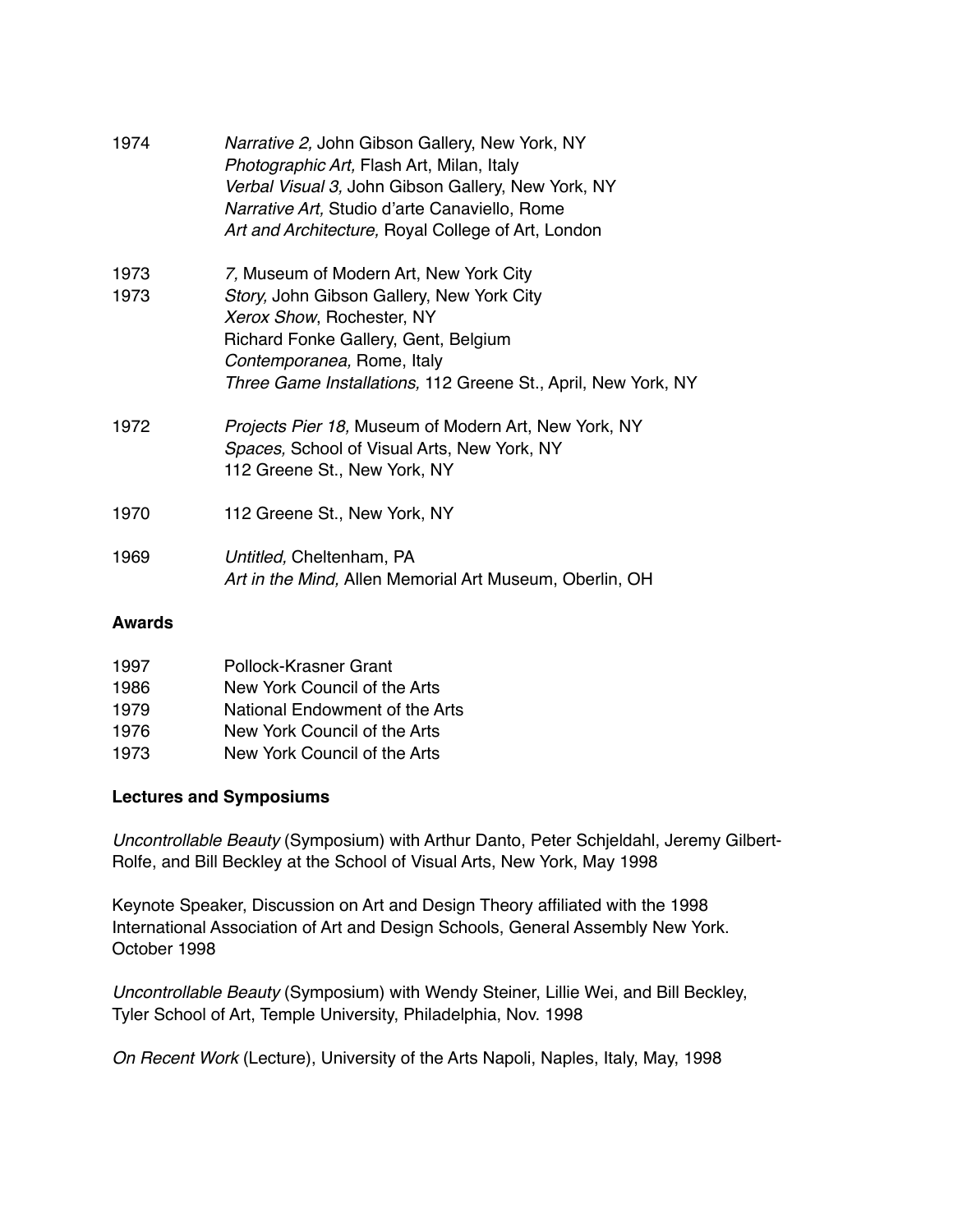*On Art and Language (Symposium)* with Benjamin Buchloh, Martha Rossler, David Shapiro, and Bill Beckley, School of Visual Arts, 1984

*On Recent Work* (Lecture), Princeton University, New Jersey, 1982

*On Narrative Art* (Symposium), with Mac Adamsand Jim Collins, University of Calgary, Canada, 1979

*On Narrative Art* (Lecture). Royal College of Art, London 1973.

### **Published works**

Beckley*,* Bill. Katherine Aguilar and Roberto Portillo, eds. *The Death of Photography and Other Modern Fables on the Visual Arts.*  New York: Delano Greenidge Editions and The School of Visual Arts, 2004.

Beckley, Bill ed. *Sticky Sublime*. New York: Allworth, 2001

- Beckley, Bill. "Introduction." *Out of the Box* by Carter Ratcliff. New York: Allworth Press, 2000.
- Beckley, Bill. "Introduction." *Beauty and the Contemporary Sublime* by Jeremy Gilbert-Rolfe. New York: Allworth Press, 1999.
- Beckley, Bill. "Introduction: Doubting Thomas." *Sculpture in the Age of Doubt*  by Thomas McEvilley. New York: Allworth Co-published with The School of Visual Arts, 1999.
- Beckley, Bill. "Introduction: Generosity and the Black Swan." *Uncontrollable Beauty, Toward a New Aesthetics, ed*. Bill Beckley and David Shapiro. New York: Allworth Press, 1998.
- Beckley, Bill. "Introduction." *The End of the Art World* by Robert C. Morgan. New York: Allworth Co-published with the School of Visual Arts, 1998.
- Beckley, Bill. "Introduction: Rocket Man." *Imaginary Portraits*. ed. John Ruskin. New York: Allworth, 1997.
- Beckley, Bill. "Introduction." *Lectures on Art*. ed. John Ruskin. New York: Allworth, 1996.

#### **Select Literature**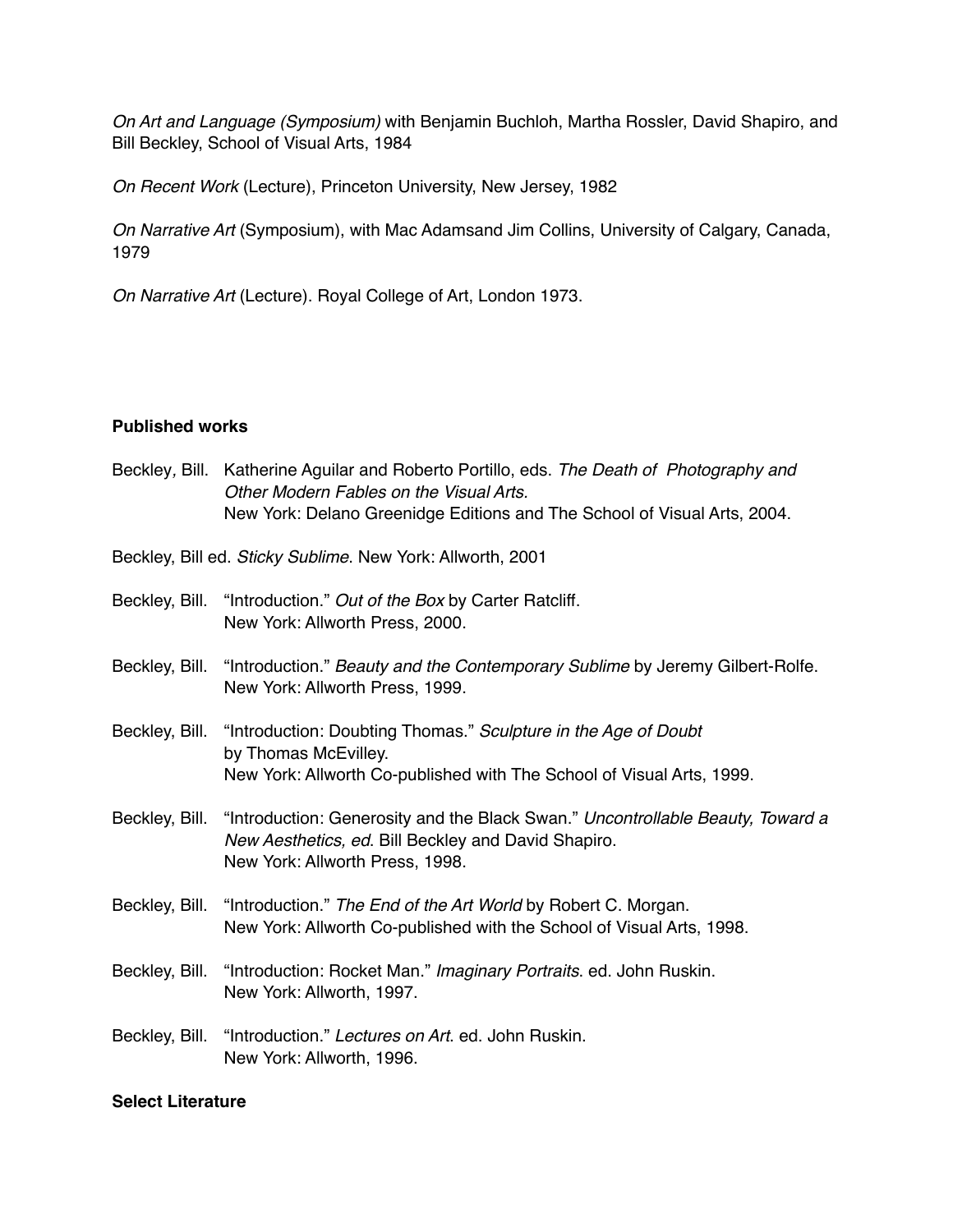- *10 Jahre Sammlung Sal. Oppenheim 10 Years Collection*. Luxemburg, Belgium: Sal. Oppenheim jr. & Cie. S.C.A., 2007
- Beckley, Connie *Performance & Installatie, Bill Beckley: Partituren / Tekeningen.* Middelburg, Netherlands: de Vleeshal, 1984.
- Brentano, Robyn. *112 Workshop, 112 Greene Street: History, Artists & Artworks*. New York: New York University Press, 1981.
- Godfrey, Tony. *Conceptual Art,* London: Phaidon, 1998.
- Grundberg, Andy and Kathleen McCarthy-Gauss. *Photography and Art Interaction Since 1946.* New York: Abbeville Press, 1987.
- Hoy, Anne H. *Fabrications: Staged, Altered, and Appropriated Photographs*. New York: Abbeville Press, 1988.
- Hunter, Sam. *American Art of the 20th Century*. New York: Abrams, 1979.
- Krauss, Rolf H., Manfred Schmalriede and Michael Schwarz. *Kunst Mit Photographie*. Berlin: Frolich and Kaufmann, 1983
- Naylor, Colin and Genesis Porridge, eds. *Contemporary Artists.*  London, United Kingdom: St. James Press, 1977.
- Oliva, Achille Bonito. *Europe/America: The Different Avant-Gardes.* Milan, Italy: Deco Press, 1976.
- Papadakis, Andreas, Clare Farrow and Nicola Hodges, eds. *New Art: An International Survey.* New York, Rizzoli, 1991.
- Ruf, Beatrix. *Kunst bei Ringier 1995-1998.*  Zurich, Switzerland: Ringier AG, 1998.
- Sabau, Luminita. *Index: Fotografie. DZ BANK Sammlung im Städel Museum.* Ostfildern, Germany: Hatje-Cantz Verlag, 2008.
- Sabau, Luminita, ed. *The Promise of Photography.*  Munich: Prestel Press, 1998.
- Shapiro, David. *Bill Beckley: The Art of Liberty 1969-1994.*  Düsseldorf: Galerie Hans Mayer and Chateau de Jau, Perpignan, 1994.
- Tannenbaum, Judith. *New York Art Yearbook, vol. 1, 1975-76.* New York: Noyes Art Books, 1976.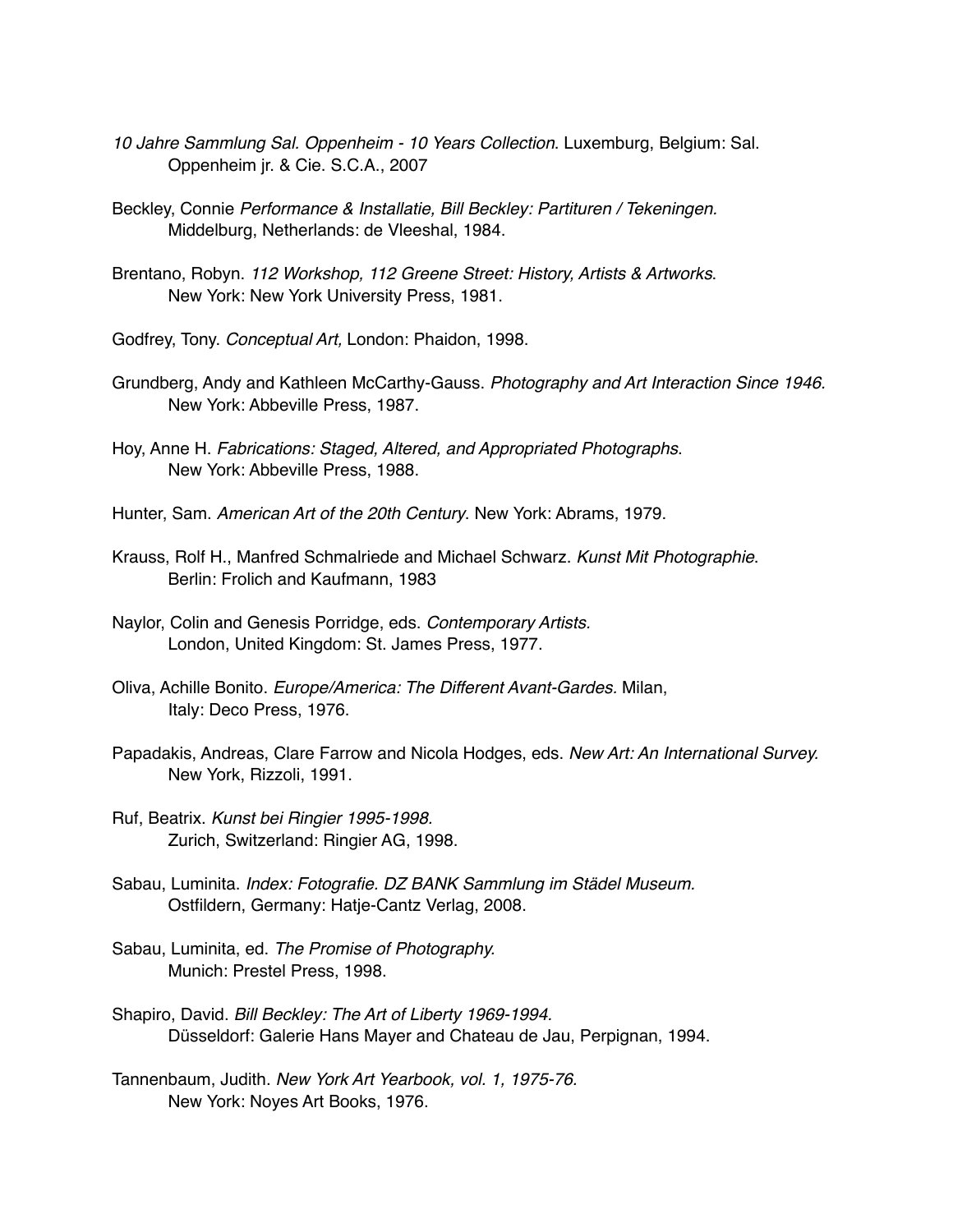### **Select Press**

#### **2015**

Herriman, Kat. "For the Birds." *W Magazine,* September 16th, 2015.

Jordan, Eliza. "Bill Beckley," *Whitewall*. Summer 2015.

"North America's Must-See Exhibitions This Fall," *ArtSlant,* September 7, 2015. Wisniewski, Katherine. "In a SoHo Loft, New York City's 1970s Art Scene Lives On," *Curbed.* August 3, 2015.

#### **2013**

Small, Rachel. "Bill Beckley, Beyond the Rooster," *Interview.* November 22, 2013.

Haden-Guest, Anthony. "Anthony Haden-Guest's New York," *The Art Newspaper: International Edition.* November 2013.

"Studio Visit: Bill Beckley," *The Avant/Garde Diaries.* October 29, 2013.

Wayne. "And those who were seen dancing were thought to be insane by those who could not hear the music," *The Imagist.* July 15, 2013.

Hernandez, Jennifer. "AND THOSE WHO WERE SEEN DANCING…," *Cultured Magazine.*  July 24, 2013.

- Omojola, Ope. "Raunch & Revelry: Nightlife at Friedman Benda Gallery," *Opening Ceremony New News.* July 23, 2013.
- Colucci, Emily. "Art Attack at Friedman Benda's Glamorous Nightclubbing Exhibition," *Societe Perrier.* July 23, 2013.
- Baumgardner, Julie. "About Last Night | A Chelsea Gallery, Made Over as a Decadent Nightclub," *The New York Times Style Magazine.* July 18, 2013.
- Small, Rachel. "Art's Wild Night Out," *Interview.* July 17, 2013.
- Cooper, Ashton. "Friedman Benda Curator on Turning Excessive Partying Into an Art Show," *ARTINFO.* July 16, 2013.
- Zhong, Fan. "Nights to Remember," *W Magazine.* July 16, 2013.
- Lescaze, Zoë, Andrew Russeth, Michael H. Miller and Dan Duray, "11 Things to Do in New York's Art World Before July 21," *Gallerist NY.* July 15, 2013.

Maida, Stephanie. "Everything You Need to Know This Week On New York's Art Scene,"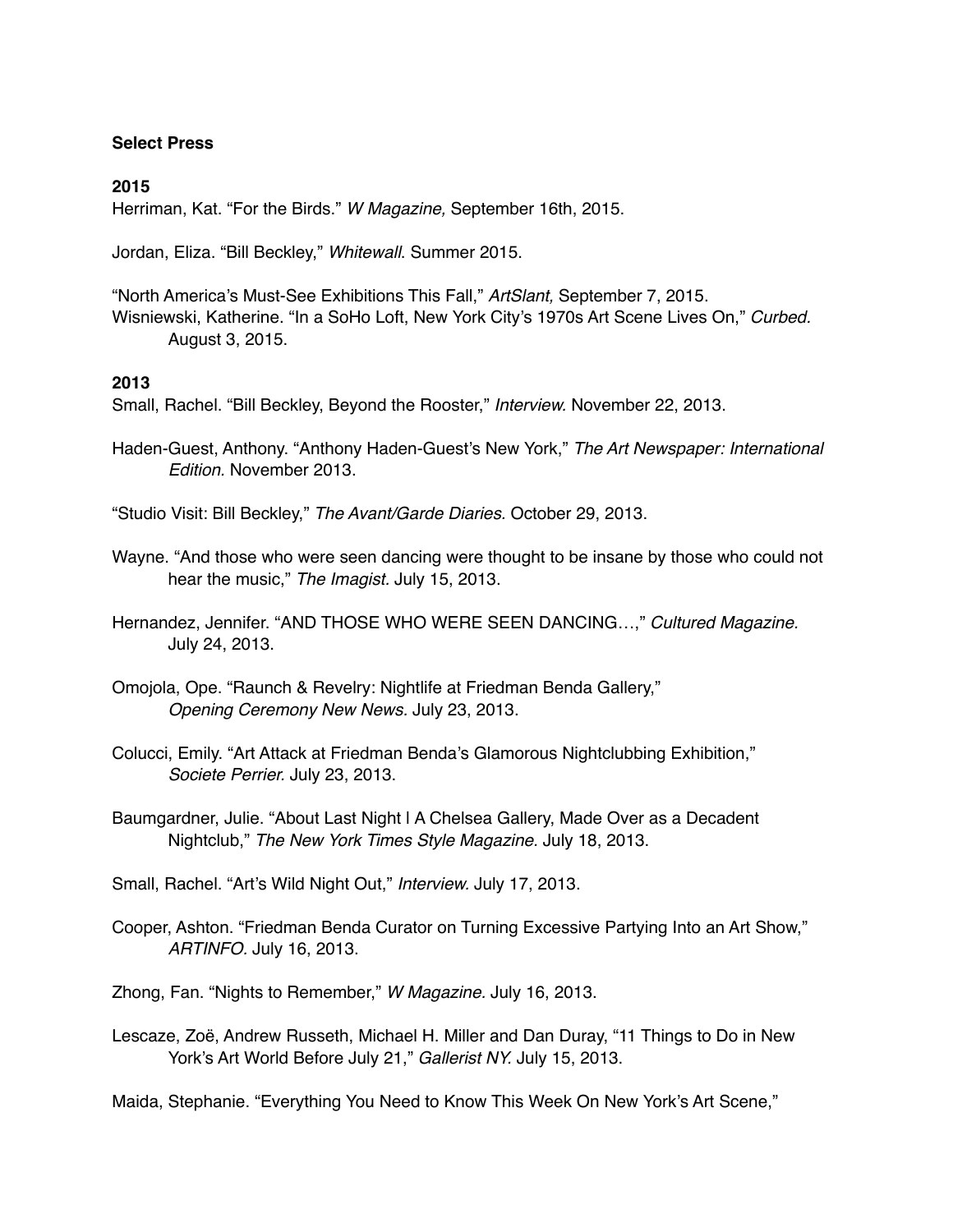*Guest of a Guest.* July 14, 2013.

"Addenda: Five More Great Summer Group Show Titles at New York City Galleries," *ARTINFO.* July 13, 2013.

# **2010**

- Carrier, David. "Silently Among Us: The Beauty of Bill Beckley," *Art Critical.* July 4, 2010.
- Carrier, David. "Tony Shafrazi Gallery Presents Three Decade Survey of Bill Beckley's Art," *Art Daily.* July 13, 2010.

Maul, Tim. "Bill Beckley," *Art in America*. September 11, 2010.

# **2008**

- Leffingwell, Edward. "Review of Dorfman Projects Show," *Art in America.* January issue, New York, 2008.
- Martin, Courtney J. "Bill Beckley: Ping-Pong Dialogues," *Artforum.* June 6, 2008.

# **2002**

McEvilley, Thomas. "Review," *Art in America.* March issue, New York, 2002.

"Two Stations Volume 2, #1," *Smock Magazine.* Winter issue, New York, 2002.

Interview on *The Connection*. *WBUR Boston.* March 27, 2002.

# **2001**

Shapiro, David. "14 Stations/Fourteen Questions," *New York Arts.* October 2001.

# **2000**

Morgan, Robert. "Review of Gibson show," *Review Magazine.* March 15, 2000.

# **1998**

"The American Sublime: Conversation with Bill Beckley and Louise Bourgeois," *Harpers Magazine.* September, 1998.

Cahill, Tim. "A Dialogue with beauty Reappears in Contemporary Art," *Christian Science Monitor.* August 21, 1998.

Tabor, Mary. "Think Tank: Rescuing Beauty, Then Bowing to Her Power," *The New York Times.*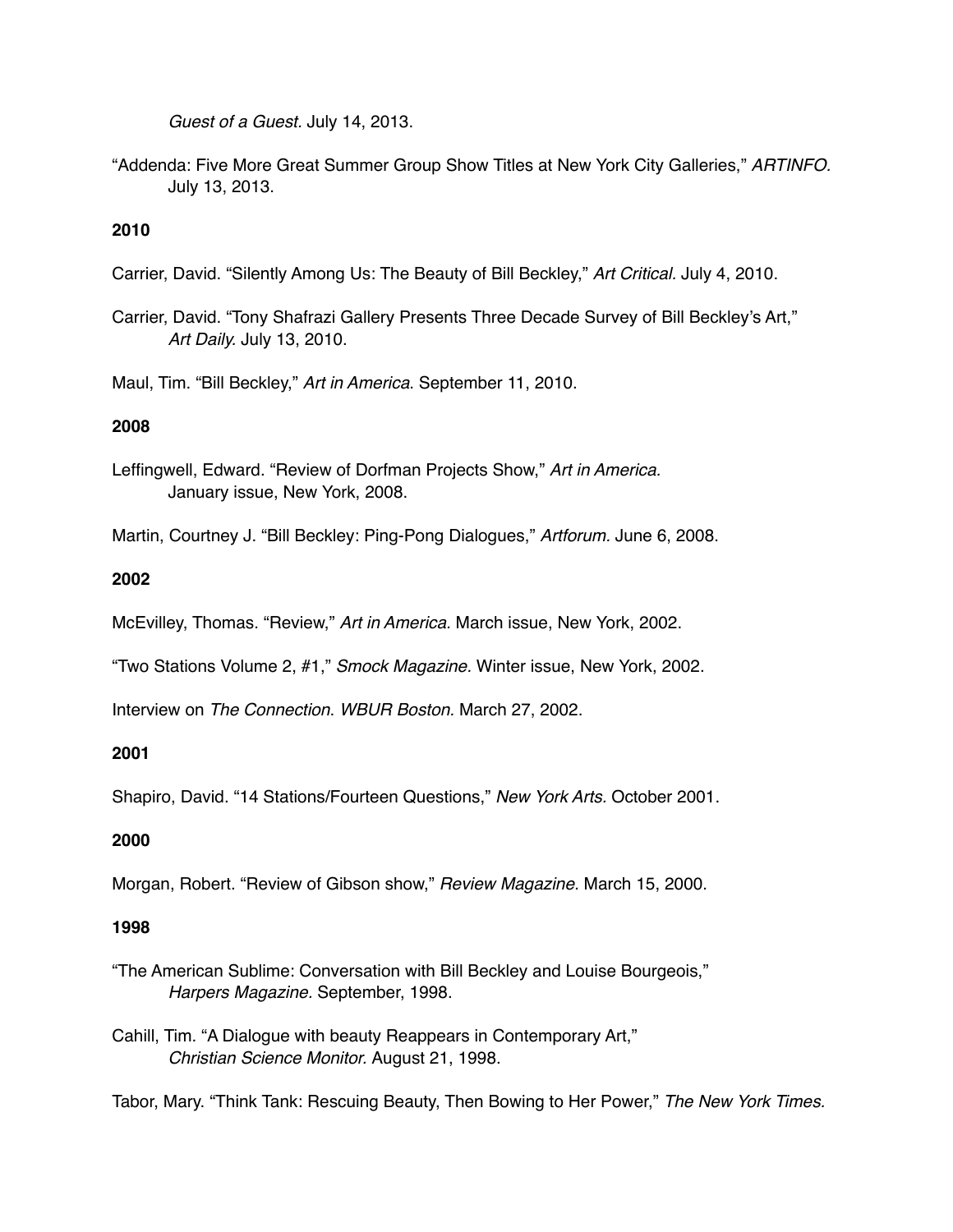April 11, 1998.

Newhall, Edith. "The Beauty Part," *New York Magazine*. March 23, 1998.

Ela Caroli, Arte. "I segni quotidiani dell'americano Beckley," *Corrier del Mezzogiorno*. May 22, 1998.

"Il Sole," *In Galleria.* May 24, 1998.

Von Michael George-Muller, Zeitgenossischee Kunst in Düsseldorf, Wirtschaft, March 1, 1998

# **1997**

Goodman, Jonathan. "Review of Gibson Exhibition," *Art in America.* September, 1997.

### **1994**

Gauville, Herve. "Les acides mesalliances de Beckley," *Liberation, Paris.* August 20, 1994.

Vezin, Luc. "Les Codes de Bill Beckley," *Info Matin.* September 7, 1994.

Malepeyre, Luc. "L'epouse du ministre de la Culture a le vernissage de l'expo de Bill Beckley," *Midi Libre.* June 26, 1994.

- Jocks, Heinz-Norbert. "Subtile Poesie des Banalen (review of exhibition at Galerie Hans Mayer)," *Westdeutsche Zeitung.* June 1994.
- Reinke, Klaus U. "Fruchte gemeinsamer Strategie (review of exhibition at Galerie Hans Mayer)," *Handelsblatt.* June 2, 1994.
- Klause, Sebastian. "Eisgekuhlte Poesie (Review of exhibition at Galerie Hans Mayer)," *Düsseldorfer Feuilleto*. May 27, 1994.

### **1993**

Pinto, Antonio Cerveria. "Not Photography," *O Independente.* June 12, 1993.

Faria, Óscar. "Arte de Frabricar Histórias," *Publico.* June 3, 1993.

Faria, Óscar. "Fabrica de textos," *Publico.* May 17, 1993.

Newhall, Edith. "Review of Gibson Exhibition," *New York Magazine.* March 17, 1997.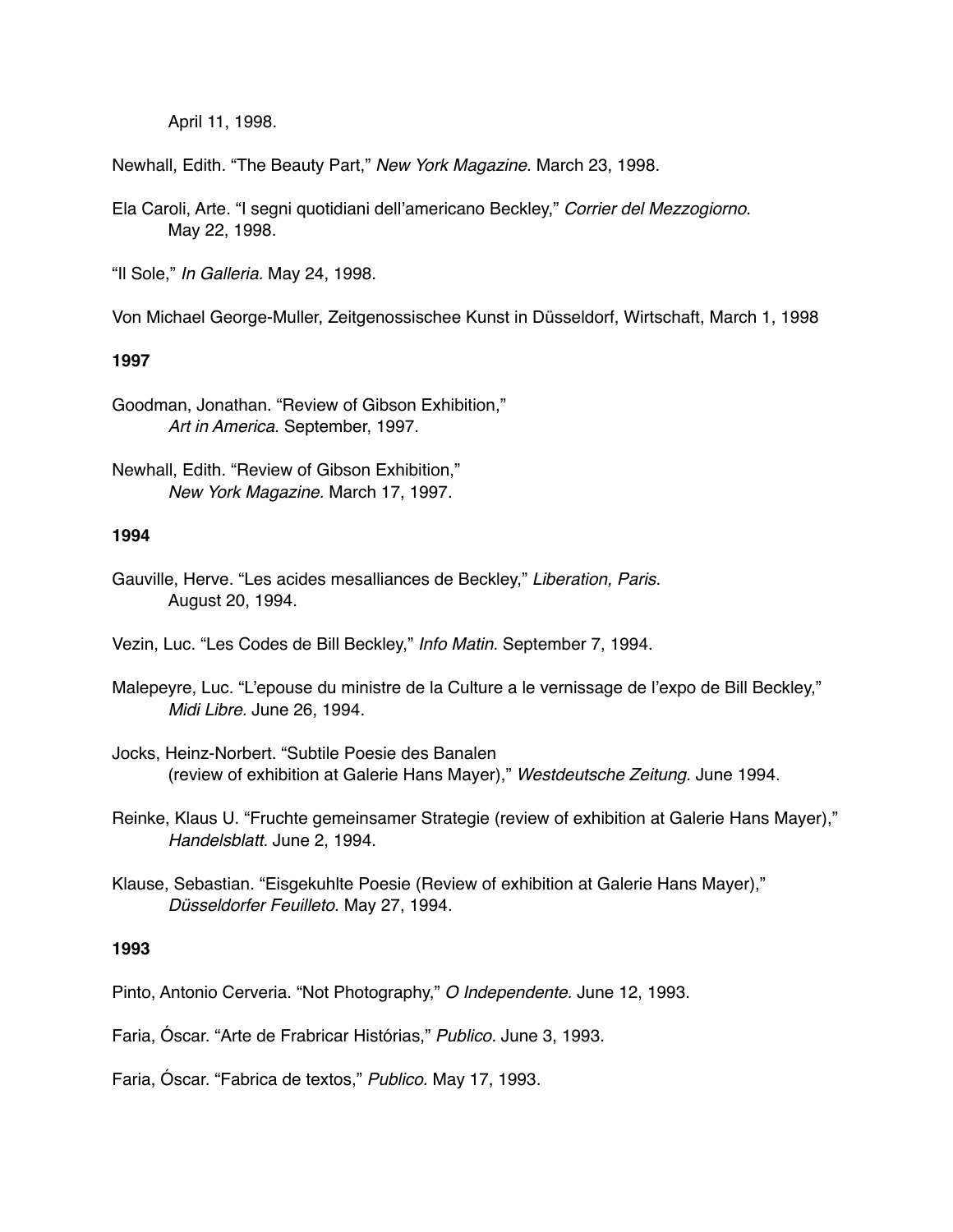J.S.M., "Text Factory," *Artes & Leibnões.* June/July 1993.

Roberts, C.S. "Riguer et la Rupture," *Kanal Europe.* January 1993.

# **1992**

Notte, Riccardo. Affidiamoci Alla Forza D'urto Delle Immagini Assolute, *Roma.* January 9, 1992.

RTME T.V., Naples, Rome, Evening News, January 12, 1992.

# **1991**

Rubenstein, Raphael. "Review," *Arts Magazine.* May 1991.

Jones, Alan. "Books in Artist's Lives," *Arts Magazine,* January 1991.

### **1990**

Uridsany, Michel. "Marathon Autor de Beauborg," *Le Figaro.* September 11, 1990.

### **1989**

"Bill Beckley," *La Republique.* June 8, 1989.

Christensen, Judith. "Slices of Art and Life," *Artweek.* May 6, 1989.

# **1988**

Shapiro, David. "Review," *Art Scribe,* November / December 1988.

Bell, Jane. "Bill Beckley," *Art News*. January 1988.

### **1985**

Dagbert, Anne. "Bill Beckley, L'Archeologie du Tableau," *Art Press,* no. 93. June 1985.

Brenson, Michael. "Review," *The New York Times.* Friday, April 6, 1984.

# **1984**

De Chairo, Tommaso. "Lo Spozio-Tempo Della Narrative Art," *Terzoocchio.* March, 1984.

Shapiro, David. *The Text Factory: An Interview with Bill Beckley, Arts,* vol. 59 no. 2,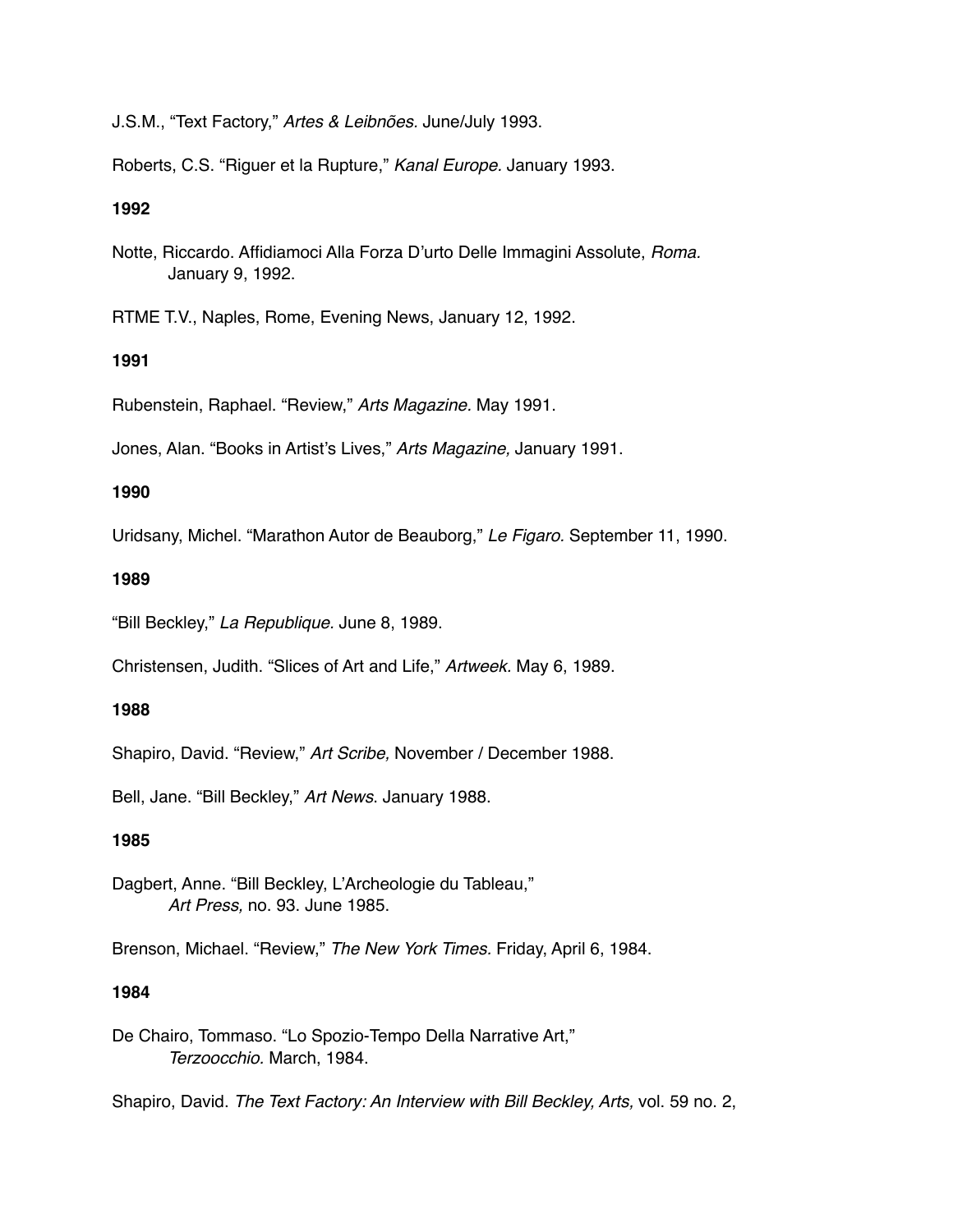October 1984.

Kuspit, Donald B. "Exhibition review," *Art in America* vol. 72 no. 9 October 1984.

Handy, Ellen. "Exhibition Review," *Arts,* vol. 58 no. 10. Summer 1984.

### **1983**

Millet, Catherine. "Rupture, pas Rupture?," *Art Press* 70, 1983.

Bell, Jane. "Exhibition Review," *Artnews,* Vol. 82 no. 8. October 1983.

# **1981**

Davis, Douglas. *After Photography, Village Voice.* April 1-7, 1981.

### **1980**

Levin, Les. "*Camera Art,"* Artes Visuales, no. 25, August, 1980.

Lette-Darcy, Chantal. "Interview with Bill Beckley," *Parachute* no. 19. Summer, 1980.

#### **1979**

Stevens, Mark. "The Dizzy Decade," *Newsweek.* March 26, 1979.

#### **1978**

Alinori, Francesca. "Humor and Thrills in Bill Beckley's Stories," *Sommario* vol. 3 no. 6. June 1978.

#### **1976**

Frank, Peter. "Auto Art, Self-Indulgent? And How!" *Art News.* September 1976.

Stevens, Mark. "The Dizzy Decade," *Newsweek.* March 26, 1976.

Krugman, Michael. "Exhibition Review," *Art in America,* Vol. 64 no. 4. July/August, 1976.

Radice, Barbara. "Bill Beckley: La Struttura Dell," *Acausale Data Arte.*  May/June, 1976.